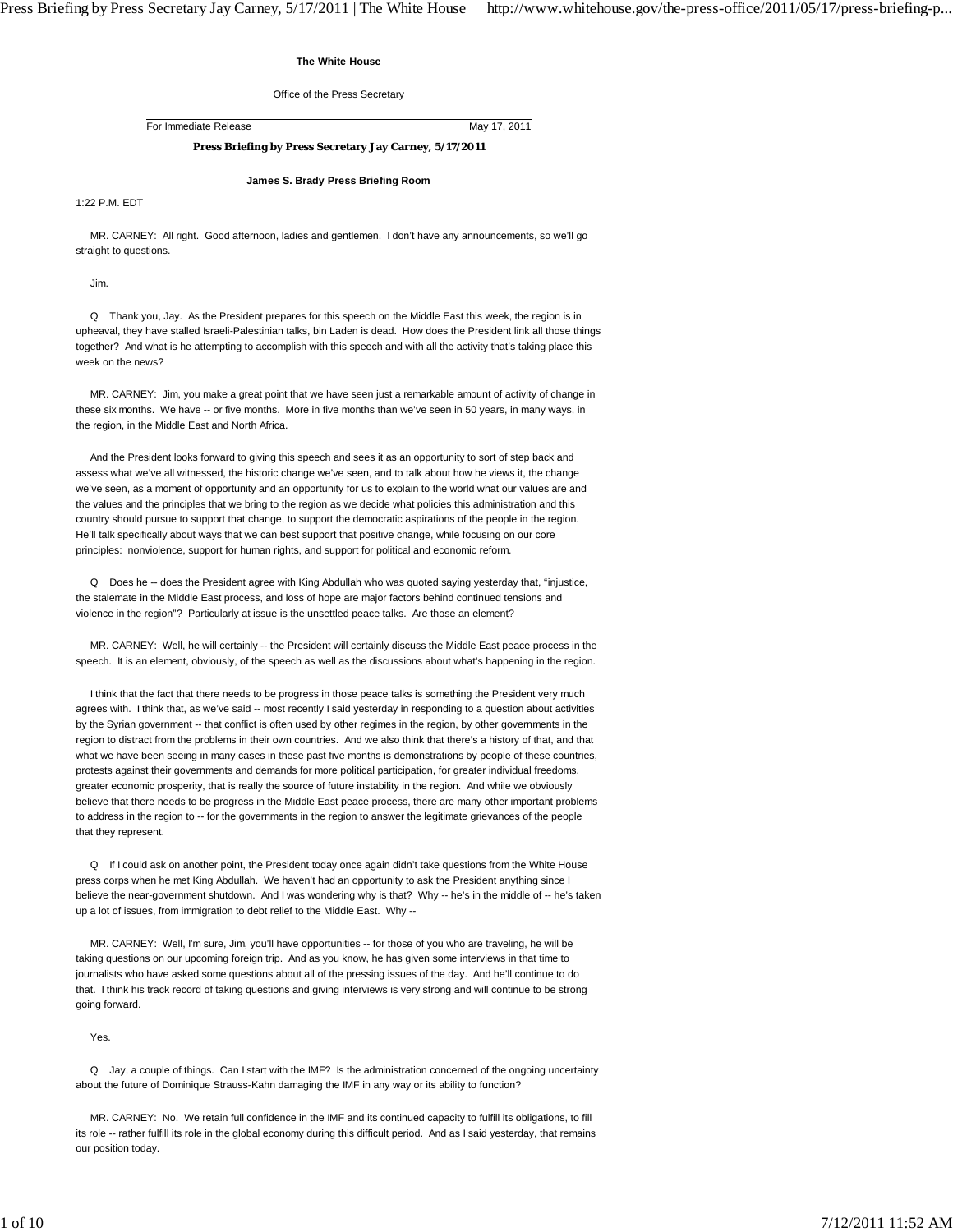Q Okay. Notwithstanding that, at some point the job of managing director of the IMF will be open, at some point in the future. The President in the past has said that he'd like to see an enhanced role for emerging economies in the International Monetary Fund. Would he support the longstanding tradition of the IMF managing director's position being held by a European changing and going in the next term to someone from the emerging world?

 MR. CARNEY: I'm not going to talk about the process for selecting potentially a future head of the IMF from here. I don't really have any comment on it. I think the important point is that we believe that the IMF can and will continue to function and fulfill its role in the global economy.

 Q Changing track to the debt and budget discussions, Newt Gingrich over the weekend called Representative Ryan's Medicare plan "radical." Does the administration think that popular opinion about the Medicare plan from the Republicans strengthens the position of Democrats in the debt and budget discussions?

 MR. CARNEY: Well, that's a complicated question that involves a lot of moving pieces. I would note that, without wading into a dispute between Republicans, I would note that the former Speaker of the House once said that he hoped to see Medicare wither on the vine, and yet his position now is seen as too far to the left by some people in his party. I think what we believe is that -- as the President has stated very clearly -- is that Medicare needs to be there for seniors. The commitment, the guarantee that it provides, needs to be retained and that our approach is to find the savings that we can within the program, as we have demonstrated in the past and going forward as we deal with long-term deficits and debt reduction, while maintaining that guarantee.

 And we obviously disagree with some -- the approach that House Republicans have taken in their proposal which would essentially eliminate Medicare as we know it and turn it into a semi-privatized voucher system, which we do not support.

#### Yes, Jake.

 Q Jay, on the Mideast peace process, how can Israel be expected to make peace with the Palestinians given the reconciliation between Fatah and Hamas, and Hamas in its charter has called for the destruction of Israel? How can there be any way forward there? What is the President suggesting to King Abdullah? What will he suggest to Bibi on Friday?

 MR. CARNEY: Well, Jake, as we've said, we've watching developments in the Palestinian Territories, and we're watching them very closely. And we've made it clear that Hamas must stop its outrageous use of terrorism and recognize Israel's right to exist. That remains our position. It has not changed. And obviously any participation in a Palestinian government would require that it abides by those standards, in our view. And that's why we're continuing to monitor the developments and reports about the reconciliation and where it's headed.

 Q But is there anything possible -- the President said that now more than ever it's vital to have the parties return to the table -- is anything even possible, given this reconciliation with Hamas?

 MR. CARNEY: Well, again, you're sort of looking into the future in terms of what the Palestinian government might look like. In terms of the reconciliation, we've made it clear that our principles have not changed; that Hamas must stop its use of terrorism and must recognize Israeli's right to exist. And those are core principles that we stand by.

 Q Switching to a domestic issue, the White House and the Department of Health and Human Services has granted more than 1,300 waivers for businesses, unions, corporations for the health care law. Can you explain why so many waivers have been granted?

 MR. CARNEY: Well, first of all, that's not that many, if you consider the number of businesses that we're talking about here. The waiver is not a waiver of the law. It is a provision of the law, and it is specifically designed to ensure that those individuals in some places of employment who have mini-med plans, these very limited coverage plans, retain the coverage that they have while the transition and the implementation of the health care law takes place.

 By 2014 -- beginning in 2014 when annual limits are completely banned, all Americans will have affordable coverage options, and these waivers will no longer be necessary and will no longer exist. It's basically a bridging mechanism to get -- to ensure that those folks who have these mini-med plans, who have this minimal leverage of coverage, are able to retain it during this period of transition.

Q And how was the decision made? Has anybody been denied one of these waivers?

 MR. CARNEY: There have been 1,372 waivers granted and fewer than 100 waiver applications have been denied.

Q And why were they denied?

MR. CARNEY: You'd have to ask HHS.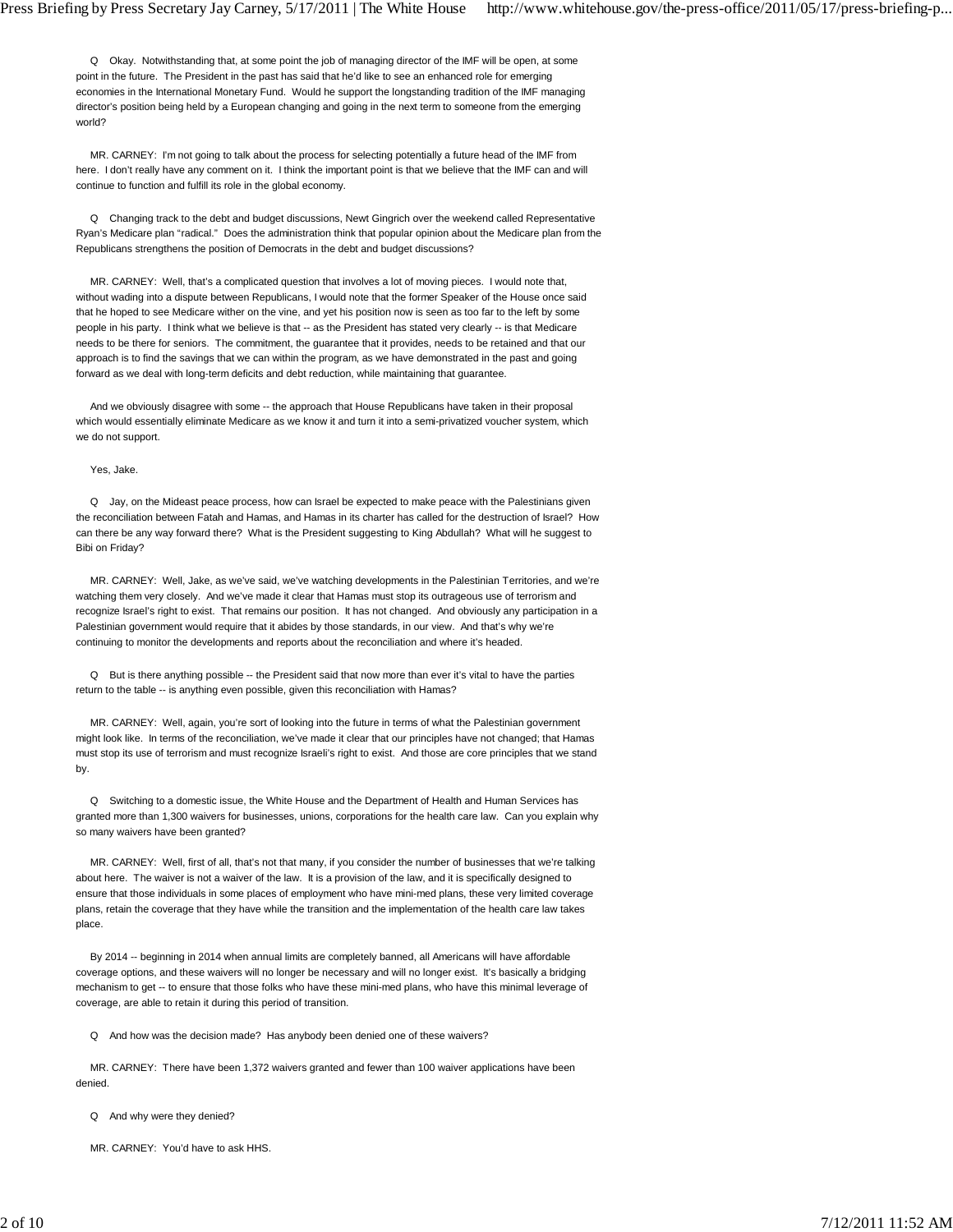Q Okay, thank you.

MR. CARNEY: Yes, Dan.

 Q Thank you, Jay. When can we expect the administration to announce new sanctions on Syria? And will those sanctions be focused directly at President Assad?

 MR. CARNEY: I believe you probably heard the Secretary of State mention that we are looking at additional measures that we might take, and that is obviously the case. And I don't have timing for you, but we are continuing --

Q Will they be focused on President Assad?

 MR. CARNEY: I don't want to get ahead of myself here, but we are looking at ways to continue to put pressure on the Syrian government, the Syrian regime to pressure it so that it ceases the violence against its own people and that it engages its people in peaceful dialogue and begins to respond to the legitimate grievances that the Syrian people have.

We will be looking at taking additional measures to do that.

 Q On the Mideast peace process, you said how the President sees this as a moment of opportunity. How big is this window of opportunity? And in light of what we've seen spread across the region, is this now or never?

 MR. CARNEY: It depends on what you're referring to. My answer is no, it's not now or never. But we are in a historic moment with regards to what's been referred to as the Arab Spring. I don't think anybody in this room has seen anything like it in their adult lifetimes, and it presents a unique opportunity for the United States and our allies to embrace and support the kind of change that will improve the lives of the people of that region, and improve the security of the United States of America.

 That is an opportunity not to be missed, in the President's view. And while change can be unsettling, it can even be scary because we don't always know where it's headed. It is something in this case to be embraced because the opportunity is there to help shape a better future for the region and for the world.

 Q But in terms of the opportunity to jumpstart the peace process, which has been stalled, how big is that window?

 MR. CARNEY: Well, if you're asking specifically about the peace process, I think that I'll let the President address that in his speech in terms of specifics and how he wants to discuss that. I think the President has been very clear, as has the Secretary of State and as have others, that we need to move forward with that process, that the circumstances are difficult, and they are not likely to magically resolve themselves. So the parties need to sit down and negotiate and move forward on a peace process that reaches a resolution, a two-state solution that we obviously support strongly.

#### Yes.

 Q Jay, I just want to be clear, but in the speech on Thursday will the President be essentially setting forth a new policy on the Middle East peace process?

 MR. CARNEY: Again, I think there's a focus on the Middle East peace process here that I want to clarify, which is the speech is not about the Middle East peace process. It will include a discussion of the conflict between the Israelis the Palestinians and the peace process, but it is a much broader speech than that, that looks at developments in the entire region -- the historic developments that we've seen in these past five months since -- or six months since that street vendor in Tunisia took that dramatic action that he took.

 So, again, I want to make clear that he's using this opportunity to step back and talk about what we've seen, what's transpired, the approach that he's taken in applying the core principles that he holds to the whole region and to the unrest that we've seen in the whole region, but then obviously looking at U.S. policy and applying those principles in a country -- on a country-by-country basis because, as we've said, obviously each country is different.

- Q But will it be the old policy, or will there be elements of a new policy?
- MR. CARNEY: With regards to --
- Q The Middle East.

MR. CARNEY: The peace process. Again, I don't want to get into specifics about --

Q I'm sorry -- the peace process.

 MR. CARNEY: Yes, because the President will be -- will have some specific ideas about how the United States can support the positive change in the Middle East and North Africa the broader region On the specific Israeli-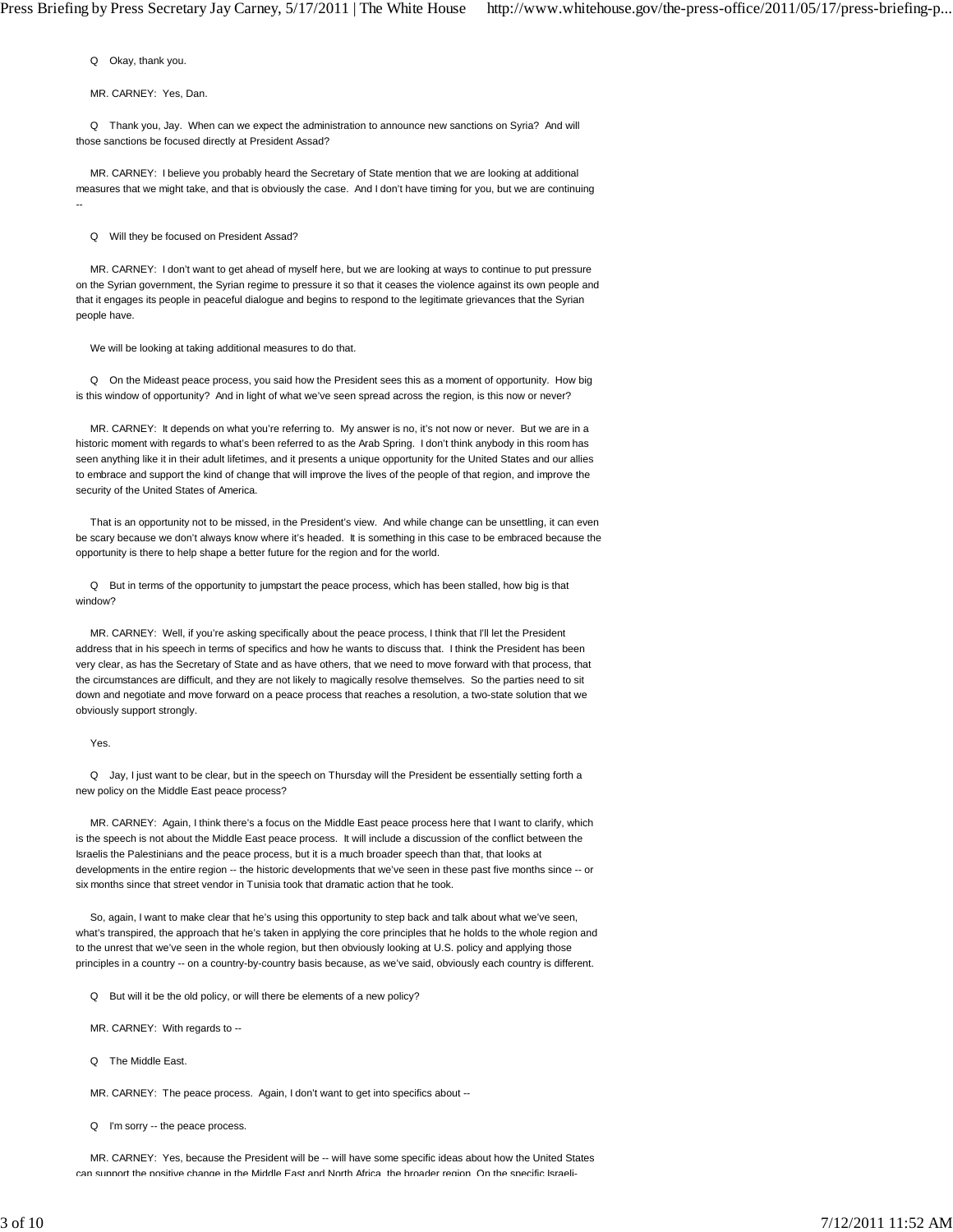can support the positive change in the Middle East and North Africa, the broader region. On the specific Israeli Palestinian conflict, he will address this. I don't want to raise the curtain beyond that on the specifics of that element of the speech.

 Q How about on the broader -- the kind of thing Dan was talking about, sanctions, things of that nature? Will the President make news? Will there be -- (laughter) --

MR. CARNEY: The President --

Q Not on that -- on any issue, will he be making news?

 MR. CARNEY: I can say safely the President will make news on Thursday when he gives this speech. And I mean that in the language that we understand, that, yes, he will have some specific new ideas about U.S. policy towards the region.

 Q Okay, one other issue is that in his speech -- in one of his fundraiser speeches last night, he said, "We're just a quarter of the way through." And Hillary Clinton today is quoted as saying that -- quoting a discussion she had with the President recently in which they were talking about leaders around the world who were in power for 10 or 20 years and how terrible that would be, and she quoted the President as saying, "I'm going to get reelected and that's it." Sounds like he's taking reelection for granted.

 MR. CARNEY: Oh, I can assure you he is not at all and he's focused very much on the job he has to do as President. The enormous array of challenges that this country faces right now occupy almost all of his time and - but when it comes to the coming election, he's taking

absolutely nothing for granted and he understands very well that we live in a very competitive political environment, which is why he will when the time comes make a case for reelection.

Yes.

 Q Jay, you've spoken out several times about Syria. We heard the Secretary of State speak out about Syria this morning. Should we expect a message from the President in the speech directly to Assad or Syria?

 MR. CARNEY: I don't want to get any more specific than I have about the elements of the speech. I want to make sure you tune in or show up and cover and write about the speech. So I'll leave that alone except to say that -- to echo what the Secretary of State said, which we are looking at taking additional measures to add to the pressure we're trying to put on the Syrian government to cease the violence against its own people.

 Q One quick one on a domestic issue. Ed Lazear from the previous administration wrote an opinion piece in the Wall Street Journal, talking about the jobs market, and said the reason why it doesn't feel so good right now is because we're not necessarily adding more jobs; we're just not having as many layoffs. Do you guys agree with that assessment?

 MR. CARNEY: Well, I'll say two things about this. Since Mr. Lazear was in the White House, obviously -- well, two things. One, when we came into power, there were -- when the President took office, already lost 4 million jobs. And within a number of months after that, another 4 million had been lost in the recession. That's quite a big hole to dig the country out of.

 We measure the jobs situation based on the data that everyone sees and receives, which has shown us that we've had now 14 months of net job creation, private sector job creation, and three straight months of rather strong net private sector job creation, three-quarters of a million jobs in three months. So I think that's very solid news.

 Would we argue that we're there, that there isn't more to be done? Absolutely not. That's why the President wakes up every morning thinking about what ways -- what can we do to further our economic growth, to continue the positive growth that we've had, to continue the job creation that we've been experiencing, especially the strong job creation lately.

But we're still -- we still have a ways to go. There's no question. And there are people who wake up every morning and worry about their job security and worry about whether or not they're going to be able to find a job. And we understand that, and that's the focus of all of the President's economic policies.

Yes.

 Q Back to the Palestinian-Israeli issue, you said that the United States has core values when it comes to looking at this situation -- human rights, nonviolence, support for economic and political reforms. On the issue of nonviolence, how does the President view the nonviolent protests the Palestinians staged over the weekend? I know you've singled out the situation of Syria where there was clearly some incitement to do this by the Syrian government. But there's now talk of more protests, nonviolent protests, as perhaps a next way of trying to exert pressure on the Israelis. What is the President's view of that tactic, nonviolent protests and the Palestinians?

 MR. CARNEY: Well, a couple of points I would make. One is that -- I think I made this point yesterday -- is that obviously Israel has the right to protect its own borders, and that's an important point. The other point obviously is that we would urge obviously restraint on all sides. And we want -- progress in peaceful negotiations is obviously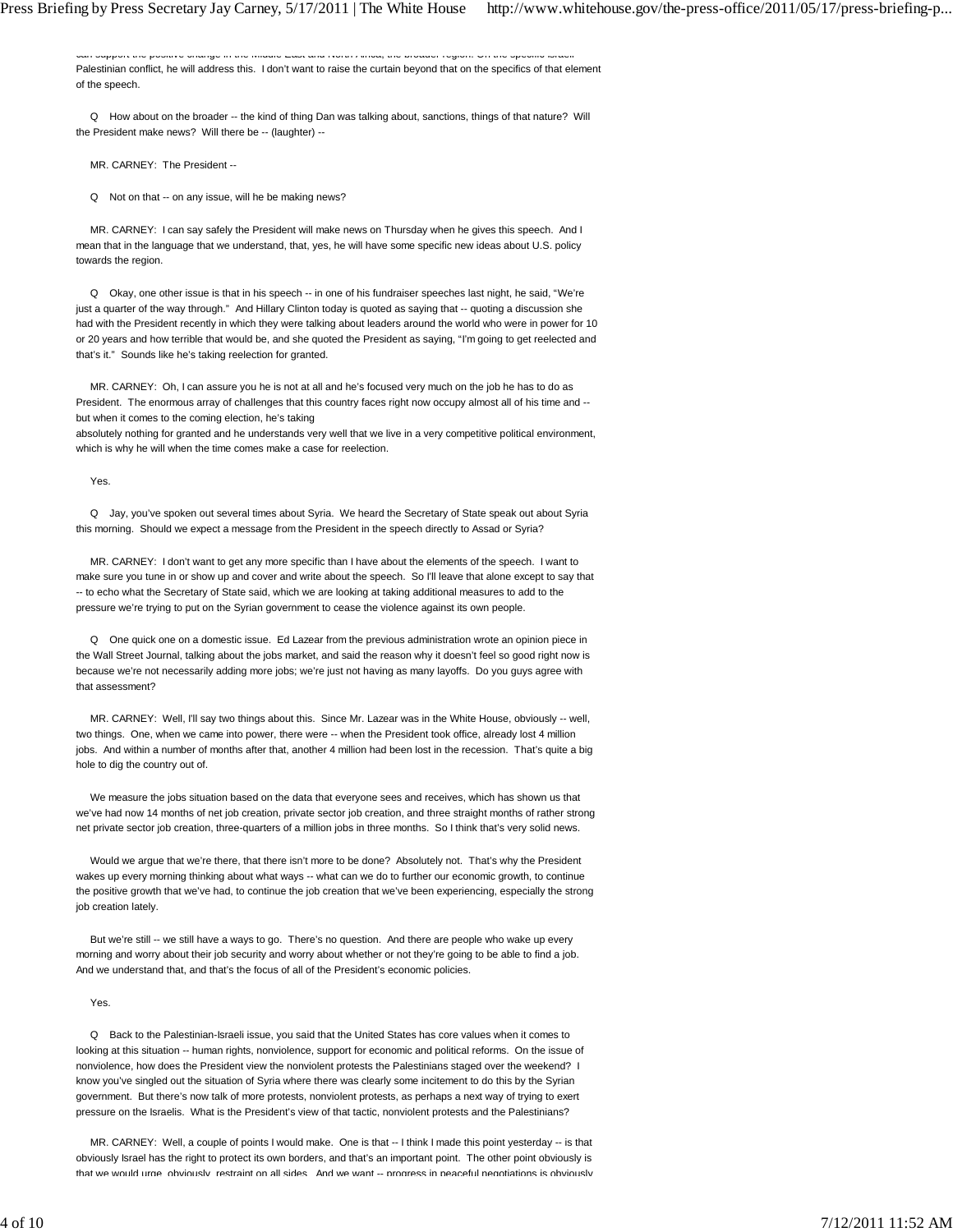that we would urge, obviously, restraint on all sides. And we want progress in peaceful negotiations is obviously the goal that we seek.

But I think it's important to note that Israel, like all countries, has the right to protect its borders.

 Q It's been asked other ways, but I guess I'm not clear on how the President now plans to move things forward in a way that's different than things have been in the past. Given the new reality -- what seems to be a new reality of this unity government that the Palestinians have formed, given that reality, what do you do? How do you - besides demanding that Hamas renounce -- accept the state of Israel and renounce violence, can you deal with any aspect of that government?

 MR. CARNEY: Well, we obviously deal with the existing government, the Prime Minister and the President, and we encourage both sides to move forward in the peace process, as we make clear our position on the things Hamas needs to do, in our view.

The broader -- stepping back, this is a moment of opportunity, and not just for other countries in the region but for Israel and the Palestinians as well. There is historic change taking place in the region and proof that there are universal aspirations -- a desire for greater freedom, greater political freedom and economic prosperity that crosses borders, crosses ethnicities, crosses nationalities.

 And it's incumbent upon the political leaders of the whole region to try to take steps that encourage that positive change and to do it -- because that is really the future for their countries and for their peoples. And as we've said about other countries, the efforts to use -- to resist the positive change will not lead to greater stability. So we think it's very important that everybody in the region look at this moment as an opportunity for -- to move forward on behalf of the region, on behalf of the peoples of the region, on behalf of the world.

 Q In Pakistan, there was the arrest of an al Qaeda operative, a guy named Muhammad Ali Qasim. The Pakistanis describe him as a major figure. Some in the U.S. are not describing him in that way. What is your sense of how significant this is and is it something that has happened as a result of the bin Laden episode or pressure on the Pakistani government to cooperate, be more aggressive? Or how should we see this?

 MR. CARNEY: I have to confess I don't have anything for you on that except to say that, as we've been saying for the last couple weeks, that the relationship that the United States has with Pakistan is very important, it's complex and it's sometimes complicated. But it is vital to our national security interests, and maintaining that cooperative relationship is a high priority precisely because it is in the interests of the United States of America and the American people that we do maintain that relationship. And it has led to some very important achievements in the war against al Qaeda and the war against terrorism in general. And we look forward to continuing that cooperation with the Pakistani people and Pakistani government.

 Q Just one last one, on Syria. There are now reports of mass graves near the town of Daraa and other places in the country. The death toll is approaching a thousand, depending upon -- some human rights groups are saying that. As the President looks at this situation and compare it to Libya and other situations, what is the -- how much longer can this go in that direction before there's a need for some more aggressive response? Not necessarily militarily, but some kind of response. I know there's no tripwire, no line in the sand, to use an overused cliché, but how do you -- how does the administration see recent developments, which seem to be going in wrong direction?

 MR. CARNEY: Well, we strongly condemn the unacceptable behavior. And we've made it clear that the recent events in Syria we believe prove that the country cannot go back to the status quo ante; that Syria's future will only be secured by a government that reflects the popular will of its people.

 The window is narrowing for the Syrian government to shift focus away from repressing its people and towards meeting the legitimate aspirations of its people. And as I said, we are looking at additional measures that we can take, and we continue to enforce the measures already taken, the longstanding sanctions against Syria and the specific targeted sanctions that we announced recently. But we remain very concerned about this, and could not be less clear -- I mean, could not be more clear, rather, about our insistence that the Syrian government needs to cease the violence, because the window is narrowing for its opportunity to embrace the demands of its people and work with the Syrian people in peaceful dialogue to respond to their aspirations.

# Yes, Laura.

 Q Two questions. First, you spoke a moment ago about the moment of opportunity in the Arab world, the historic change taking place across the region. Does that sense of a moment of opportunity also apply to the Israeli-Palestinian conflict? Did you mean that to encompass that, that they also have a moment of opportunity?

 MR. CARNEY: Well, I would just say that broadly speaking, that changes in the region present an opportunity for positive progress. And I will leave specifics about that conflict to the President's speech, but -- except to say that, yes, broadly speaking --

#### Q There's a connection.

MR. CARNEY: Well, I don't want to draw it in too firmly, because obviously each -- just as each country in the region is different, this conflict is distinct. But it is an opportunity.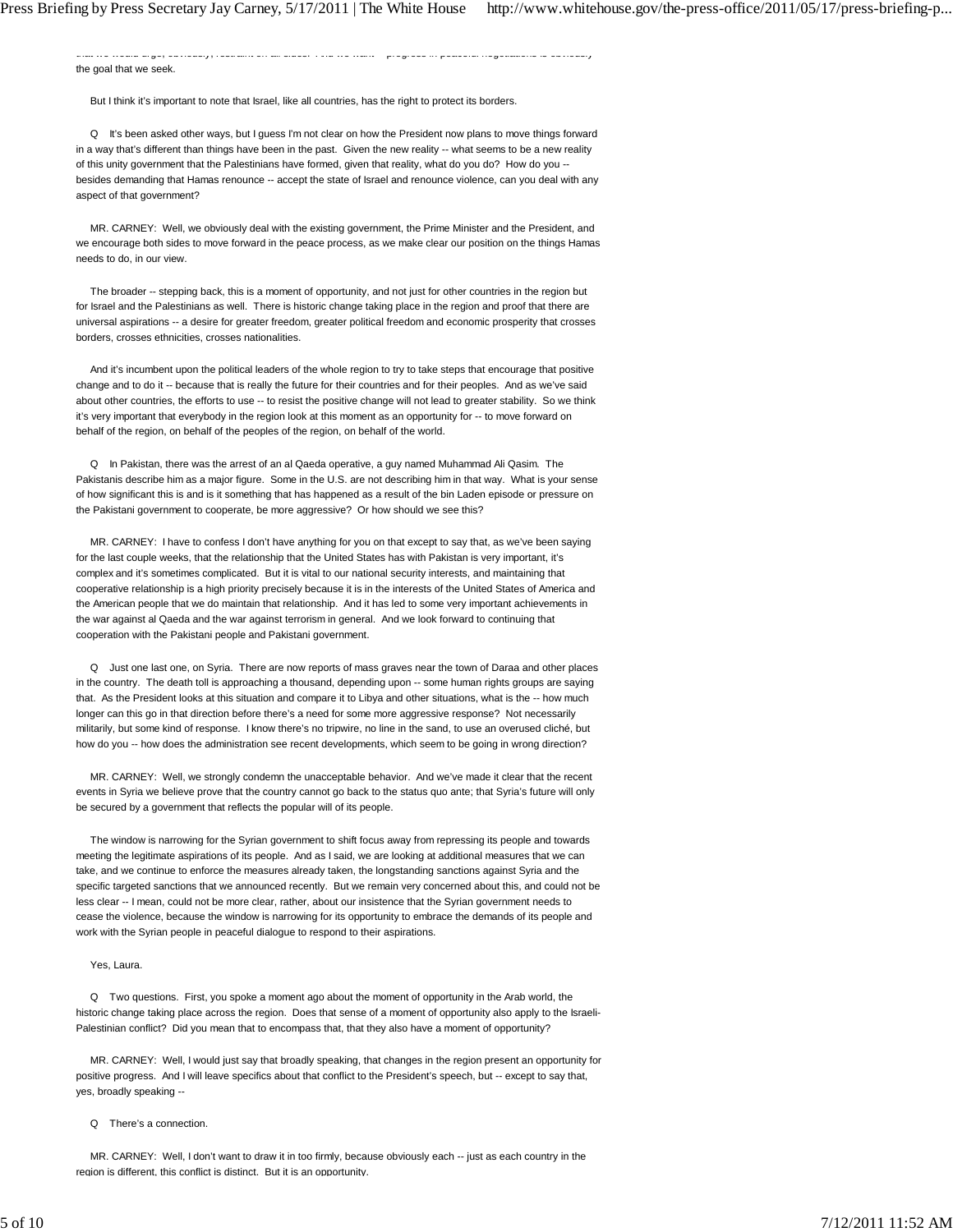$g = \frac{1}{2} \int_0^1 f(x) \, dx$ 

Q There's something special about what's happening now that does present a perfect opportunity --

 MR. CARNEY: I think -- you're talking about developments in a region that are unprecedented in a half century. And that has, I think, repercussions and hopefully positive repercussions throughout the region.

 Q Separately, European leaders are calling on Strauss-Kahn to resign for the good of the institution. Does the U.S. feel the same way? Should he resign from the IMF?

MR. CARNEY: I don't have anything more on the IMF than what I've said.

Q So there's no position on whether he should keep his -- he should stay in that position right now?

 MR. CARNEY: Again, first of all, this involves a legal issue taking place in the United States and I -- beyond the IMF, I don't have any more comment.

 Q In terms of not so much whether he should be forced to resign, but whether it would be wise for him to resign.

MR. CARNEY: Again, no more -- I don't have anything else on that.

Yes, sir.

 Q Today Queen Elizabeth is making a historic visit to Ireland as a symbolic gesture, putting old grievances aside between the Republic of Ireland and Great Britain. Since the President seems to be focusing on similar dramatic changes in the Middle East this week, does the Queen's visit give him much hope that those resolutions may exist in those regions? Does he take much hope from that? And will the President be asking Her Majesty for some advice?

 MR. CARNEY: It's entirely possible. I have not had that discussion with the President about what conversations he may anticipate having with the Queen. He's very much looking forward to the visit. He also is visiting Ireland, very excited about that, in addition to the United Kingdom. And the progress made in that conflict is an important precedent for the capacity for parties that had been in conflict for a long time to reach peaceful reconciliation. And so in that sense I think the answer is yes.

Q Thanks.

MR. CARNEY: Yes.

Q On the Middle East, is a September deadline still possible? I mean, is it a realistic deadline now?

 MR. CARNEY: Again, I don't want to get into any more specifics about it. The President is going to give a big speech about the Middle East region, so -- and on the peace process itself, I'll leave it to him.

Q What would need to happen for talks to be revived, though? I mean what would be the way forward, like --

 MR. CARNEY: Yes, there are obviously a number of people involved directly in the negotiations who could answer that question more concretely. But obviously a certain amount of will and a desire to sit down and move forward with the peace process -- I mean, that's the basic requirement.

 Q And on the budget talks, when is the Vice President's next budget meeting? Has a date been picked for that yet?

MR. CARNEY: I don't believe we have a date, but we expect after both houses of Congress are back in town.

Q What kind of talks are going on now? Who is the Vice President talking to as the House is in recess?

 MR. CARNEY: There are staff-level conversations continuing on a regular basis. We remain optimistic about the progress that those talks have made so far, and we look forward to greater progress being made when they resume. But staff-level conversations are taking place this week while the House is in recess.

Q So the Vice President isn't -- is he --

 MR. CARNEY: I know he's deeply engaged in this process. I just haven't checked in with him or his office to see if he's had any specific conversations in the last 48 hours, but it's entirely possible.

Yes.

 Q Jay, could you talk -- not about the content of the speech but sort of the process over the last few months as events have unfolded, how the staff decided that a bigger narrative was needed here?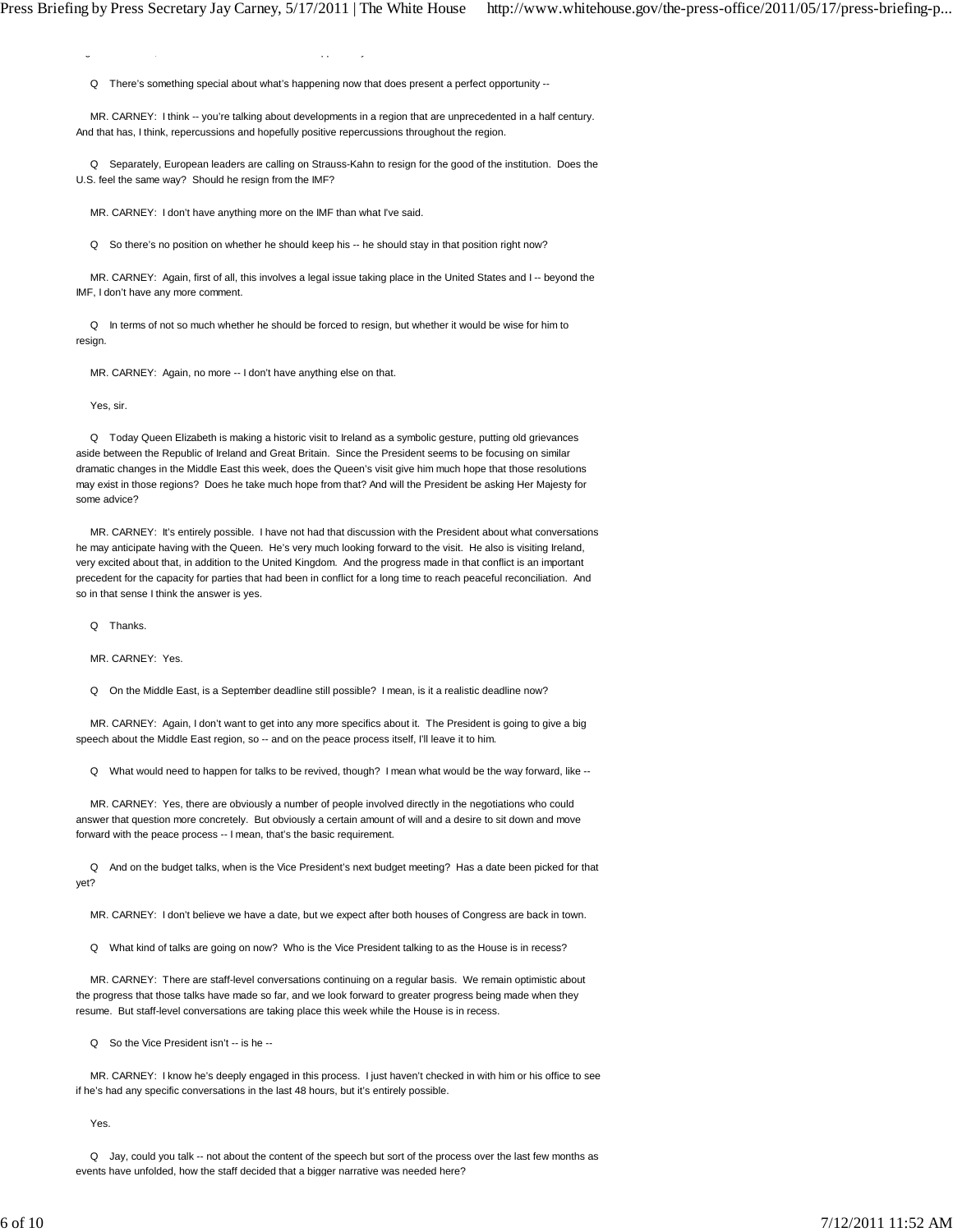, gg

 MR. CARNEY: Well, I think there have been discussions for a number of months now about finding the right opportunity and the right time for the President to step back and give a speech about -- that takes into account these sweeping changes, these historic changes in the region. And from there, it's just been a matter of finding the venue and the date and the appropriate moment to do it. And we settled on this Thursday.

## Q Did bin Laden's death play into the timing?

 MR. CARNEY: As I think unfortunately has been reported for quite a long time, the discussions about having a speech like this -- having the President give a speech like this well predate the death of Osama bin Laden.

Q Why the State Department as opposed to here or somewhere else?

MR. CARNEY: You know, I think obviously when the -- the decision that we would do it in Washington, and I think the State Department is an excellent venue because it speaks to where our efforts in the region will emanate principally, which is that they will be diplomatic efforts. They will be -- even as we maintain our fierce fight against al Qaeda and terrorism in general, and even as we continue to work in Afghanistan to make progress there and break the momentum of the Taliban and make the kind of progress that will allow us to achieve that transition to an Afghan lead -- and those are principally military efforts, military and intelligence efforts -- the longer future in the Middle East we believe will have a huge diplomatic component to it. And the State Department is an appropriate place to give a speech like this because of the role that agency will play in achieving the kind of goals the President will talk about on Thursday.

Yes.

 Q Jay, last December when Secretary Clinton laid out the way the U.S. was going to move forward with the Middle East in the wake of the direct negotiations between Abbas and Netanyahu falling through, she said the U.S. would revert to proximity talks, indirect negotiations. Yet between last December and now, there didn't seem to be any high-level U.S. engagement in trying to make that happen. Senator Mitchell made no trips to the region at all during this intervening period.

 So my question is, why wasn't there high-level envoys -- Senator Mitchell or others -- that were trying to make these indirect talks actually, you know, begin to unfold? I mean, was there a judgment made that because there was so much going elsewhere in the region that it didn't make sense, or maybe some other reason that explains it?

 MR. CARNEY: Well, the specifics I'll leave to others to discuss, and perhaps in reference to the State Department's prominent role in these kinds of things you might get more specifics from the State Department. I would simply say that whatever the means by which you pursue this effort, the pursuit has been consistent and intense, and it is very much a priority of the President to continue to push for progress in the Middle East peace process. I think you'll hear that again from him on Thursday.

Yes.

 Q Jay, can you speak to this report that the President -- there's a draft of the speech floating around that says the President will urge Israel to withdraw to the pre-1967 borders --

 MR. CARNEY: Yes, I can. That report is completely false. We have not shared a draft of the speech with anyone outside of the administration.

Q Will he talk about, for example, the 1967 borders?

 MR. CARNEY: I don't want to get into the specifics of his discussion at all. But I can tell you that no one outside of this administration has been shown a draft of the speech.

Q So that report is inaccurate in that it says that there's a draft copy of the speech.

 MR. CARNEY: Well, a report that says that it has specifics about a speech based on a draft that doesn't exist -- I don't have any comment on the content of a draft that doesn't exist, because no draft has been shared with anyone outside of the administration.

Q But there are drafts, correct? They are still working on -- how many --

MR. CARNEY: He's not going to wing it. (Laughter.)

 Q No, but seriously, there are drafts when the -- a speech is never done until completed -- until the President delivers it. But in the meantime there are drafts, correct?

 MR. CARNEY: Sure. There is a process by which a speech is written, the President reviews it, makes edits, the speech is rewritten, adjusted according to what he wants, and that normal process is being followed. But this is a fairly tightly held process in a relatively small circle.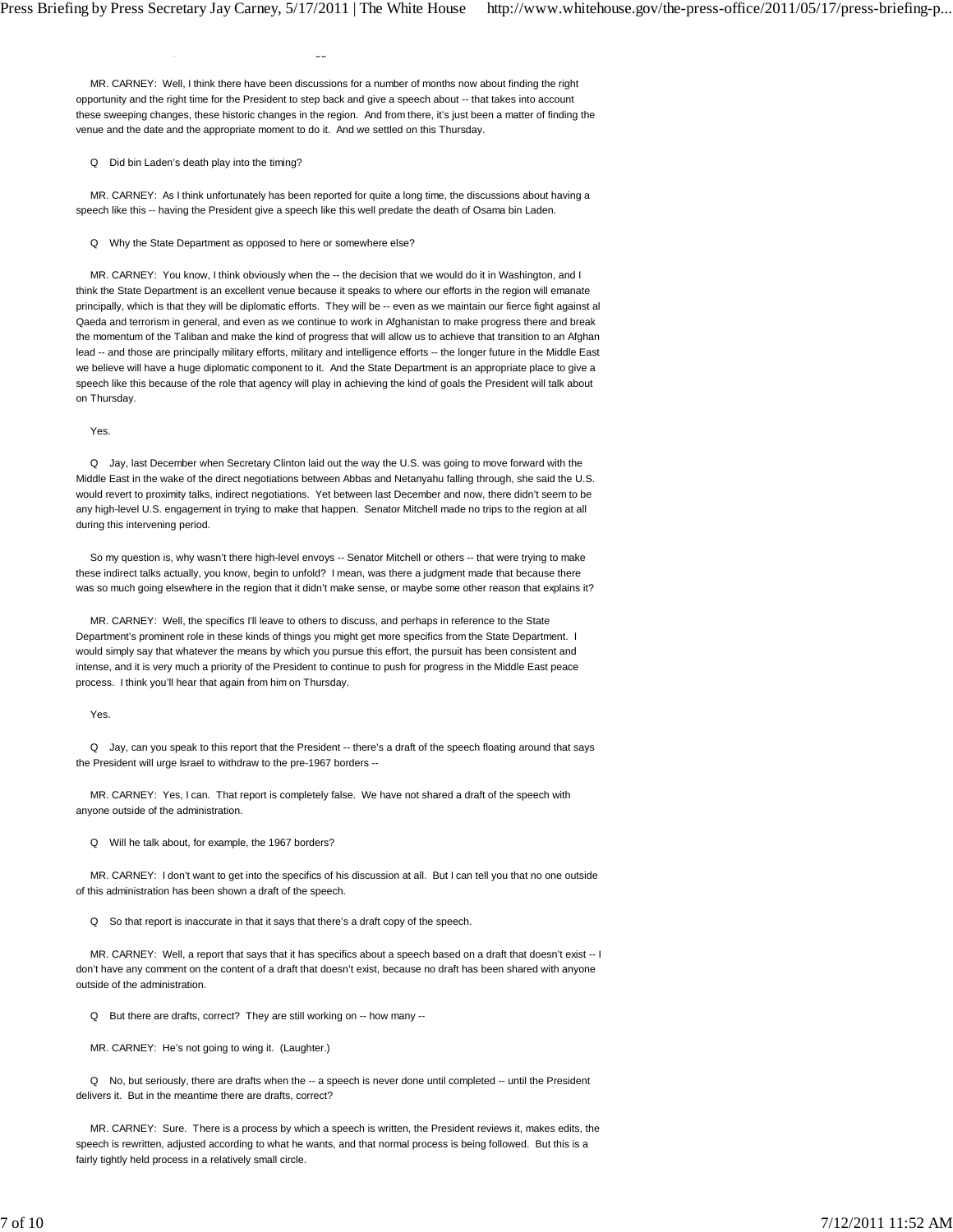Yes.

Q Will he make any commitments to visit Israel?

MR. CARNEY: I don't want to, again, get into any specifics about the President's speech beyond what I've said.

Q And can you just describe any of the talks he's had with Middle East leaders about -- ahead of the speech? Any consultations with leaders --

 MR. CARNEY: Well, as you know, King Abdullah was here. And he has had consultations and conversations with a number of leaders in the region in general over these past five months because of the remarkable events there, and recently in anticipation of giving a speech, but also because of the successful mission against Osama bin Laden.

 So those conversations have contained discussions about his views of the historic change in the region and his vision for how the United States can best support positive change in the region, both with leaders from the region and with leaders from elsewhere among the nations of the world.

Yes, April.

 Q Jay, going back to the speech, is the President going to announce anything new on Thursday night when it comes to Osama bin Laden? Information that --

 MR. CARNEY: I don't anticipate that. I think the speech is much more forward-looking about the change in the region and how to take actions that support positive change in the region.

Q Okay, well, since he's not -- since you just said you don't expect that --

MR. CARNEY: You tricked me into giving a specific. (Laughter.)

Q I didn't trick you. I just asked a question. You chose to answer it the way you did. So anyway --

MR. CARNEY: Well. (Laughter.)

 Q Anyway, going back to bin Laden, since the raid and death of bin Laden, in that raid information was obtained and intelligence officials are going through that information. What new can you give us an update on some of that information? Also, early on after 9/11, there was talk about him and his health issues. What do you know specifically that's pinpoint on about his health issues? Because we were told that he had kidney dialysis -- he was on dialysis. And other people were saying that they didn't find those kinds of machines or anything of that nature in the raid. Could you talk to us about what is spot on now from that information that you've gained?

 MR. CARNEY: April, that's actually a very interesting question. I don't have any more detailed information for you on that. Our personnel are obviously reviewing the considerable amount of information that was gathered initially for any evidence of imminent threats, which is why in the immediate aftermath of the raid there was the alert about the consideration that had taken place -- going after American railway system, that it was an old consideration but felt it was important to get that out.

 And then obviously for -- just a variety of information that would be reviewed that would help in our fight against al Qaeda and terrorist networks. So beyond that I don't have any details.

 Q Jay, the President had quite a bit of fun with Donald Trump at the Correspondents Dinner. Did he have any reaction to Trump's announcement yesterday that he's not running? Oh, go for it. (Laughter.)

Q And he's not tricking you.

MR. CARNEY: I'm trying to remember from yesterday. Nothing -- surprisingly subdued reaction, I would say.

Q Is there a certificate proving that he -- (laughter) --

 MR. CARNEY: That's a good one. I wish I'd thought of that. But, no, he did not have a particularly notable reaction.

Q Were there fist pounds around the White House?

MR. CARNEY: I'm not even going to go there. (Laughter.)

Stephen.

Q On this issue of it being a moment of opportunity, don't the events so far of the Arab Spring suggest the

opposite that it'll be even more difficult to forge peace given the fact that the new Egyptian government facilitated a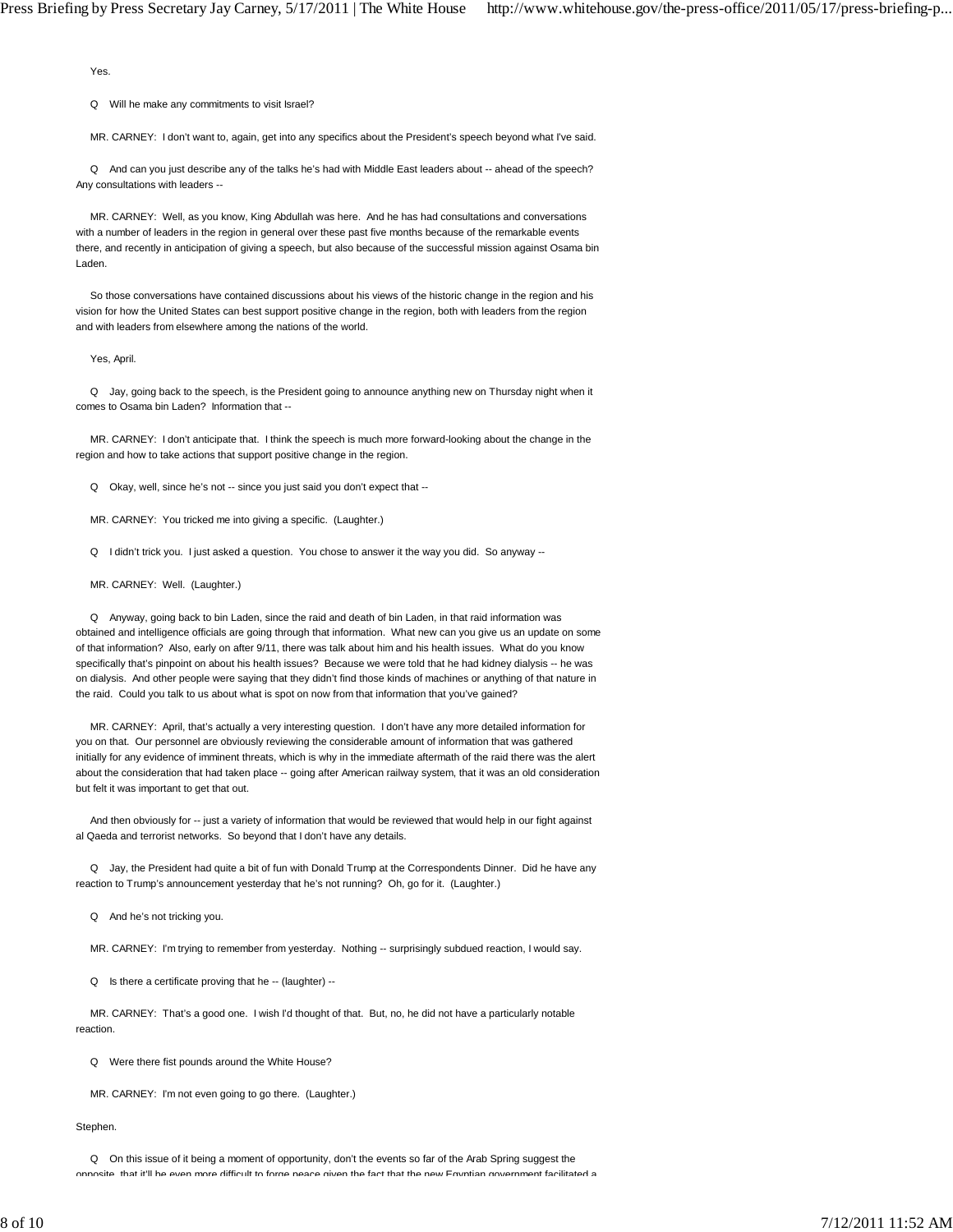opposite, that it less that it leads an indicated to forge peace given the fact that the new Egyptian government fac tie-up between Hamas and Fatah, and that the Israelis, being more concerned about their borders and their security, seem even less inclined to make compromises than they would have before?

 MR. CARNEY: I think it's important to note that, again, the moment -- there's a lot of focus here on the Middle East peace process, which is an element, obviously, of the region and an element of the speech the President will give on Thursday. And that obviously has always been a complicated, difficult issue -- resolution of which has eluded a number of leaders in the region and a number of administrations. We continue to pursue that aggressively.

 The fact that the change that we've seen in the region is -- has created some unpredictability is without question. And it has certainly been said by students of the region that one of the prices of the search for or the demand for stability has been the kind of repression that we've seen, and obviously that the unrest that we've seen in the region has created a certain amount of tumult and we have to assess the developments as they come.

 Overall, the President believes very strongly that this is positive; that the opportunity for positive change here is substantial. And, again, reminding you of the core principles that he holds when he looks at the developments in the region, he thinks that the possibility for democratic reform, for governments that are representative of their people, that answer the legitimate grievances of the people, that provide them greater economic opportunity and political participation -- that opportunity is real and the potential for positive change is great -- positive not just for the peoples of the region but for the United States and its allies.

 Q So that being said, will he stick to his position that it's also important for the United States not to be seen as an actor in any of these uprisings?

 MR. CARNEY: The President has made clear, and others including myself have made clear, that we cannot dictate outcomes -- nor should we -- in the case -- if we could, nor should we, because one of the reasons -- for example, if you look at the developments in Egypt, it's very important to deprive those who would repress their populations of the straw man accusation that the expression -- legitimate expression of a desire for change by people in these regions is somehow being forced upon or inspired by the United States, because these are legitimate demonstrations of popular will. And it's important that that's made clear.

Yes.

 Q Jay, I don't know if you've seen President Abbas's op-ed piece today in The New York Times, but it was explaining why the Palestinians has to go to the U.N. to get recognition. What do you honestly hope that will happen between now and September to avert this decision? And I have another question.

 MR. CARNEY: Well, again, we believe very strongly that progress towards a two-state solution needs to come in a negotiating process and not through symbolic acts. And we encourage the sides to move forward with the peace process and the negotiations.

What's your follow-up?

 Q There's criticism in the region that this administration is big on speeches and very short on following up, especially when it comes to the peace process. Is this a fair criticism?

 MR. CARNEY: I don't think so. (Laughter.) I think that this administration has been assiduous in its pursuit of peace in the region and trying to help move the process forward, and continues to do that.

 And in terms of the broader region, again, I think the suggestion that we have not taken significant actions that have been helpful towards a process of positive change in the region I think would be mistaken.

Yes.

 Q Thank you, Jay. How does this speech compare to the Cairo speech, and what did the President -- what has he learned during this period since the Cairo speech besides what happened in the Arab streets?

 MR. CARNEY: Well, that's a big exception that you've carved out there. I think that one of the things that's I think important to remember and remarkable to me when I look back at the Cairo speech is how in many ways -- not that anybody could have predicted or certainly the President suggest that he predicted the timing of this development, but it recognized the importance -- the President understood the importance of the changes that were beginning to show themselves in the region.

And when you have such a young population and a population in all the -- in so many countries that is frustrated by a lack of economic opportunity, frustrated by a lack of an ability to participate politically, that there was a coming movement for change, and that that had to be recognized and engaged by the governments in the region or else - in the sense that if you're looking for the future stability of your country you need to engage your people, you need to harness that change, you need to do it in a peaceful manner and move forward in a positive direction, because as we -- as I was just saying about Syria, there is no going back. You can't put the genie back in the bottle. And I think that's -- there are echoes of that in the President's speech in Cairo, and I think he'll discuss that on Thursday.

Q How does he explain keeping some alliances like that has received three leaders that would belong that the